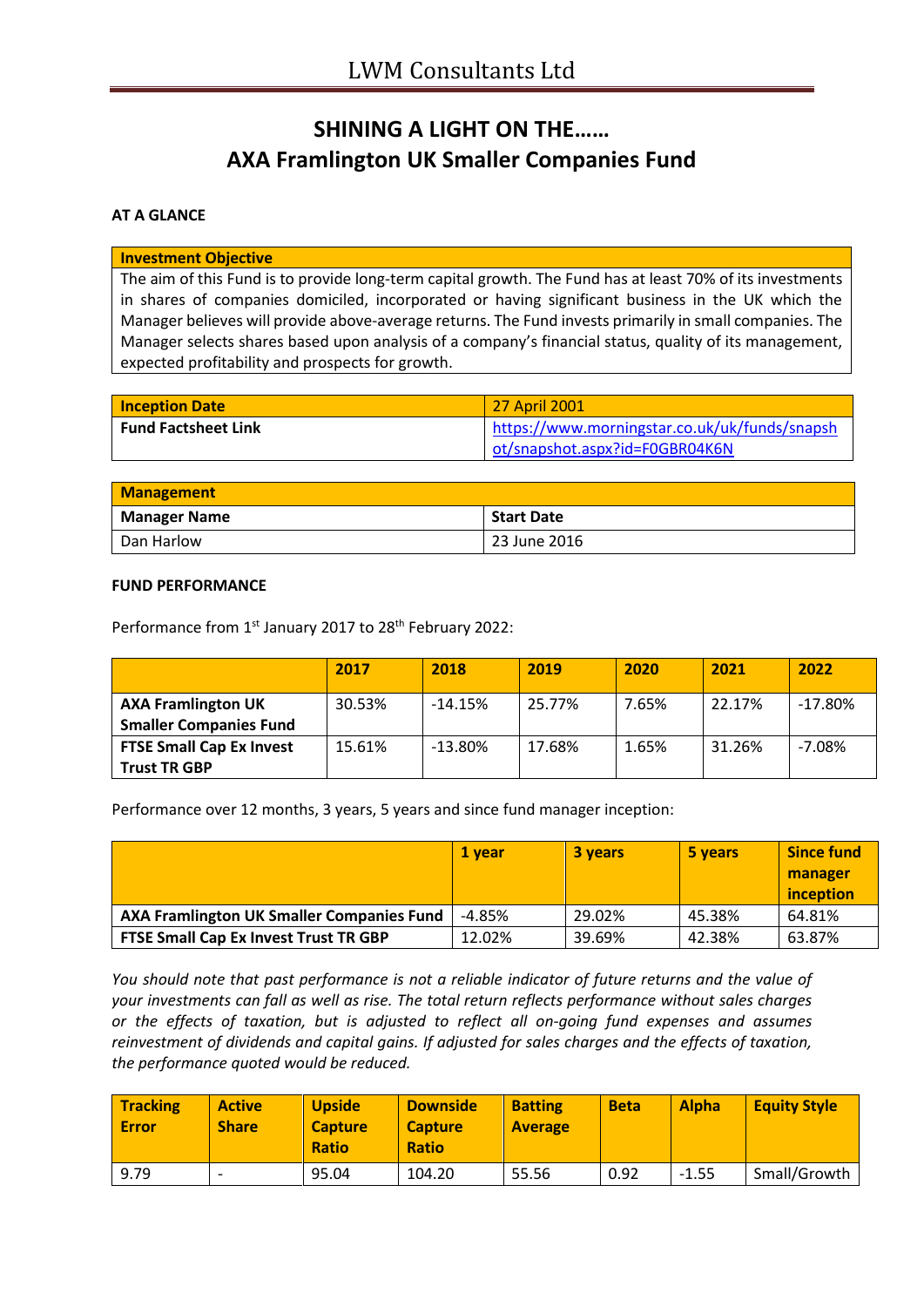## LWM Consultants Ltd

| <b>Volatility Measurements</b> |        |  |
|--------------------------------|--------|--|
| 3-Yr Std Dev (volatility)      | 24.15% |  |
| 3-Yr Mean Return (average)     | 8.86%  |  |

| <b>Investment Style Details</b> |        |  |
|---------------------------------|--------|--|
| Giant                           | 0.00%  |  |
| Large                           | 0.00%  |  |
| Medium                          | 6.37%  |  |
| Small                           | 32.95% |  |
| Micro                           | 59.60% |  |

| Top 5 Holdings - 73 Equity Holdings |                          |       |
|-------------------------------------|--------------------------|-------|
| Serica Energy PLC                   | Energy                   | 2.74% |
| Aptitude Software Group PLC         | Technology               | 2.61% |
| Gear4music (Holdings) PLC           | <b>Consumer Cyclical</b> | 2.52% |
| Inspecs Group PLC Ordinary Shares   | Healthcare               | 2.26% |
| <b>Cerillion PLC</b>                | Technology               | 2.24% |

| <b>Top 5 Sectors</b>          |        |
|-------------------------------|--------|
| <b>Consumer Cyclical</b>      | 17.75% |
| Technology                    | 16.96% |
| Healthcare                    | 14.80% |
| Industrials                   | 12.90% |
| <b>Communication Services</b> | 10.48% |

#### **UPDATE….**

We have followed this fund for some time and performance has been strong. More recently it has had a challenging period. This is a mix of factors. For example, the benchmark includes REITS which have done well but this fund has no exposure to this part of the market. Around 40% of the portfolio is in AIM listed stocks and the AIM 100 is down around 20% from its peak.

This fund aims to be a true small cap fund, and during this period they have stuck to the process. The aim is to find good quality young businesses which can grow market share. Characteristics include founder led businesses, different propositions, and unique technology.

They haven't made any significant changes but instead have used this period as an opportunity to add to existing holdings on weakness. Dan believes the market is inefficient and volatile now. Rather than moving away from the process it is about sticking to what they believe will work and avoiding the noise.

Examples of holdings include:

Inspecs Group – based in Bath they produce high quality eyewear and came to market in 2020. They have used the uncertainty caused by COVID to bring supply chains closer to home

IOG – is involved with the exploration and development of oil and gas opportunities in the Southern North Sea

Lounges – have exploited the weakness on the high street to add to their portfolio and have opened a new outlet in Matlock